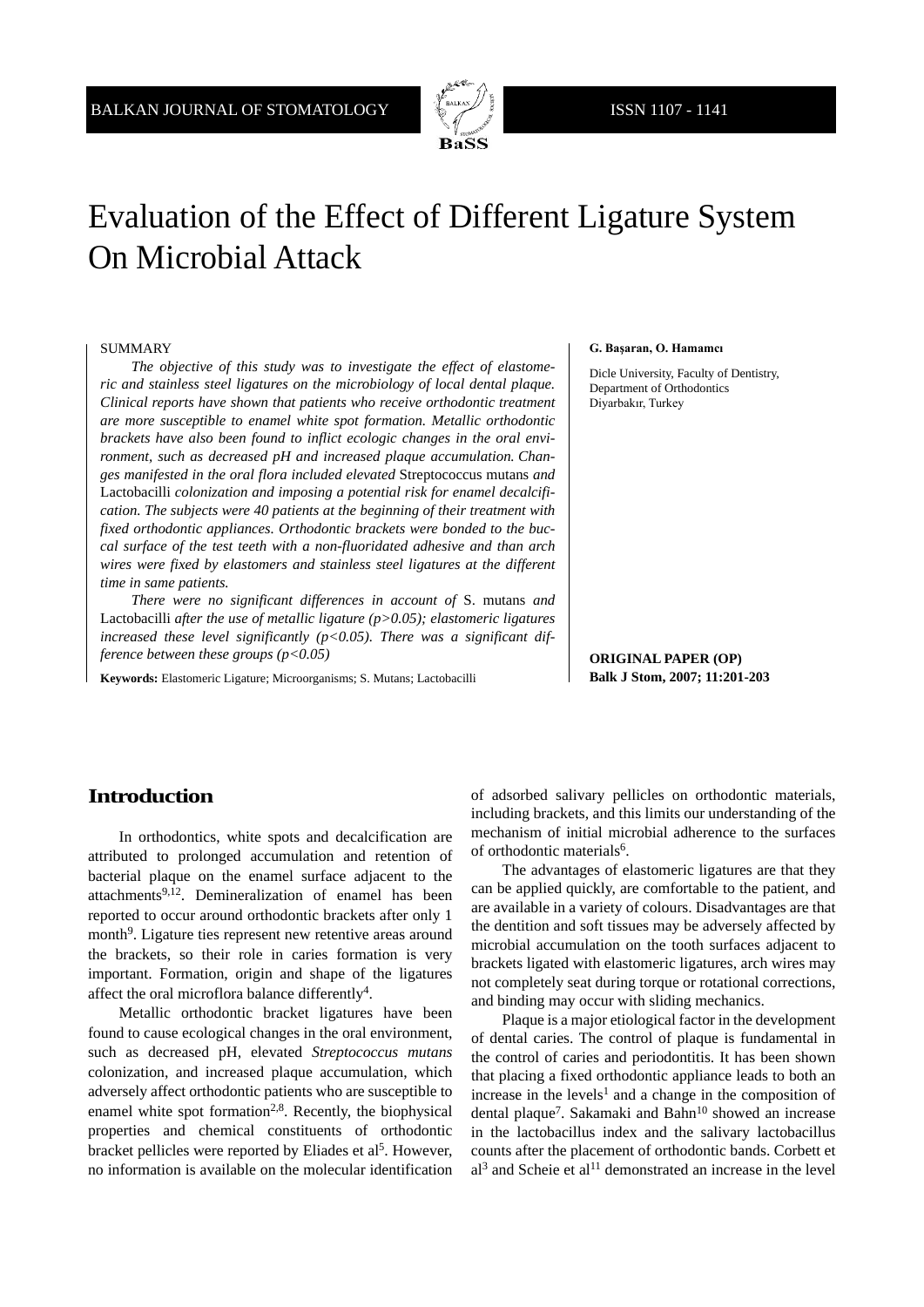of *S. mutans* in the plaque surrounding an orthodontic appliance, and suggested that placing an orthodontic appliance leads to the creation of new retentive areas favouring the local growth of this organism.

Fixed orthodontic appliance treatment significantly increases the risk of white spot lesions and enamel decalcification<sup>2,12</sup>. Enamel decalcification is caused by an imbalance between demineralising and demineralising of enamel, and the resultant white spot lesion is considered to be a precursor of enamel caries<sup>12</sup>.

# **Materials and Methods**

The subjects of this study were 40 children undergoing orthodontic treatment at the Department of Orthodontics, Faculty of Dentistry, Dicle University, with fixed orthodontic appliances in both jaws. Exclusion criteria included the use of oral antimicrobials or antibiotics within the past 3 months, the presence of prosthodontic appliances, or significant systemic disease. We advised them to brush their teeth and the appliances 4 times every day during this study period.

The CRT Bacteria Test (Vivadent Ets, Lichtenstein) was used to determine the *S. mutans* and *Lactobacilli* counts in saliva by means of selective culture media (Fig. 1).



*Figure 1: The production kit of S. Mutans and Lactobacilli* \*\*  $p < 0.01$ 

At visit 1, the fixed appliance brackets and bands were placed. Stainless steel ligature ties were used to fix the arch wires. The patients were given standard fluoridated toothpaste ( Colgate - Palmolive company, UK). Conventional non-fluoridated elastomers were placed on the remaining teeth.

Visit 2 was 4 weeks later. At this first adjustment appointment, metallic ligatures on the teeth were aseptically removed, placed in separate containers with a pre-reduced transport medium and coded. These were taken to the laboratory within 10 minutes. The appliance was adjusted, it was advised patients to brush their tooth and nonfluoridated elastomers were placed on all teeth to allow for a washout any mouth rinse period of at least 4 weeks.

At visit 3, the appliance was adjusted and the conventional elastomers were removed from teeth surface. These were taken to the laboratory.

In the laboratory, the agar carrier was removed from the test vial, and a NaHCO<sub>3</sub>- tablet was placed at the bottom of the vial. The protective foils were removed carefully from the agar surface. Using transporters, agar surfaces were wetted with ligatures and excess was allowed to drip off. The agar carrier was placed back into the vial, which was closed tightly. The vials were incubated at 37°C for 48 hours. After that all of the samples were evaluated as product company directions by its scale. Findings of  $10<sup>5</sup>$ CFU or more of lactobacilli and mutans streptococci per ml saliva indicated a high caries risk.

For statistical evaluation of the differences in the levels of the *S. mutans* and *Lactobacilli*, Wilcoxon Singned Ranks test was used.

### **Results**

In the *S. mutans* evaluation group, there wasn't any significant difference between 1 and 2 visit samples ( $p =$ 0.655); differences were found in comparison of 1-3 visit and 2-3 visit (Tab. 1). In the *Lactobacilli* group, there wasn't any significant difference between 1 and 2 visit samples ( $p = 0.265$ ). However, comparing 1-3 visit, and 2-3 visit we found significant differences (Tab. 2).

*Table 1. Comparison of different ligatures' effect to S. Mutans level*

| <b>GROUP</b> | n     | Significance |
|--------------|-------|--------------|
| $A - B$      | 0.002 | $***$        |
| $B-C$        | 0.655 | n.s.         |
| A-C          | 0.007 | $***$        |

A: Elastic Ligature

B: Stainless Steel Ligature

C: Initial Treatment

n.s.: not significant (p>0.05)